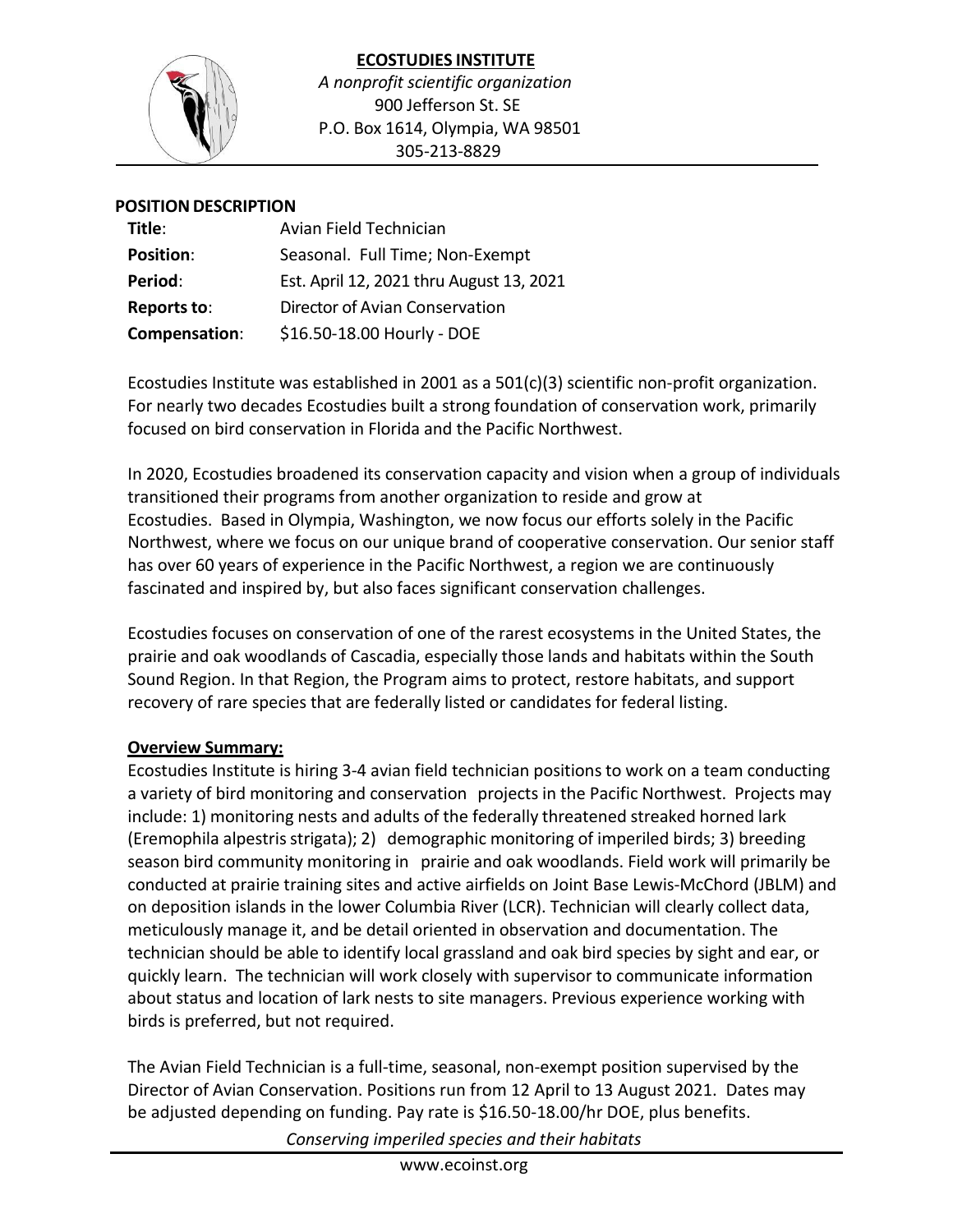Successful applicants should have a keen interest in avian research and conservation, demonstrate excellent communication skills, be able to work independently and in a team setting, and be comfortable working on an active military base. This position entails a sound work ethic, interpersonal skills, and positive attitude during long field days. Development of positive and effective relationships with JBLM and U.S. Army Corps of Engineers partners is critical. The Technician must also be able to work independently, completing substantial tasks without direct supervision or through the supervision of conservation partners, including federal and state agency personnel, such as the WA Dept. of Fish and Wildlife, US Fish and Wildlife Service, and JBLM.

The Technician is expected to be an integral member of Ecostudies Institute. The Technician will need to effectively communicate with partners, volunteers and the public concerning specific work and the work of the Ecostudies Institute.

# **ESSENTIAL FUNCTIONS/MAJOR RESPONSIBILITIES:**

- $\Diamond$  Nest monitoring and territory mapping of the streaked horned lark following detailed protocols.
- $\Diamond$  Accurately re-sight color-banded birds in a variety of habitats and weather conditions.
- $\Diamond$  Conduct bird surveys including lark standardized surveys, point counts, and line transects.
- $\Diamond$  Meticulously maintain a field notebook including detailed observations and activity log for each day.
- Enter data on a daily basis into appropriate databases such as Access, Google Drive, etc.
- $\Diamond$  Track birds with binoculars and spotting scope, document and communicate their status and locations, and be sensitive to ground nests underfoot.
- $\Diamond$  Conduct quantitative and qualitative monitoring of grassland birds under the guidance of Avian Monitoring Team members and partner's scientists.
- $\Diamond$  Operate equipment such as binoculars, spotting scope, GPS, two-way radios, and apps on mobile device such as Survey123.
- $\Diamond$  Conduct routine maintenance of all equipment used in implementing duties.
- $\Diamond$  Maintain state-of-the-art knowledge of the avian monitoring techniques utilized by the team. Communicate the correct and safe implementation of these techniques to other crewmembers, partners and volunteers.
- $\Diamond$  Understand and be able to communicate clearly the value and benefit of bird, and specifically lark, conservation and recovery to the military mission.
- $\Diamond$  Work collaboratively with resource agencies, consultants, and other conservation organizations.
- $\Diamond$  Fulfill other duties as assigned.

*Conserving imperiled species and their habitats*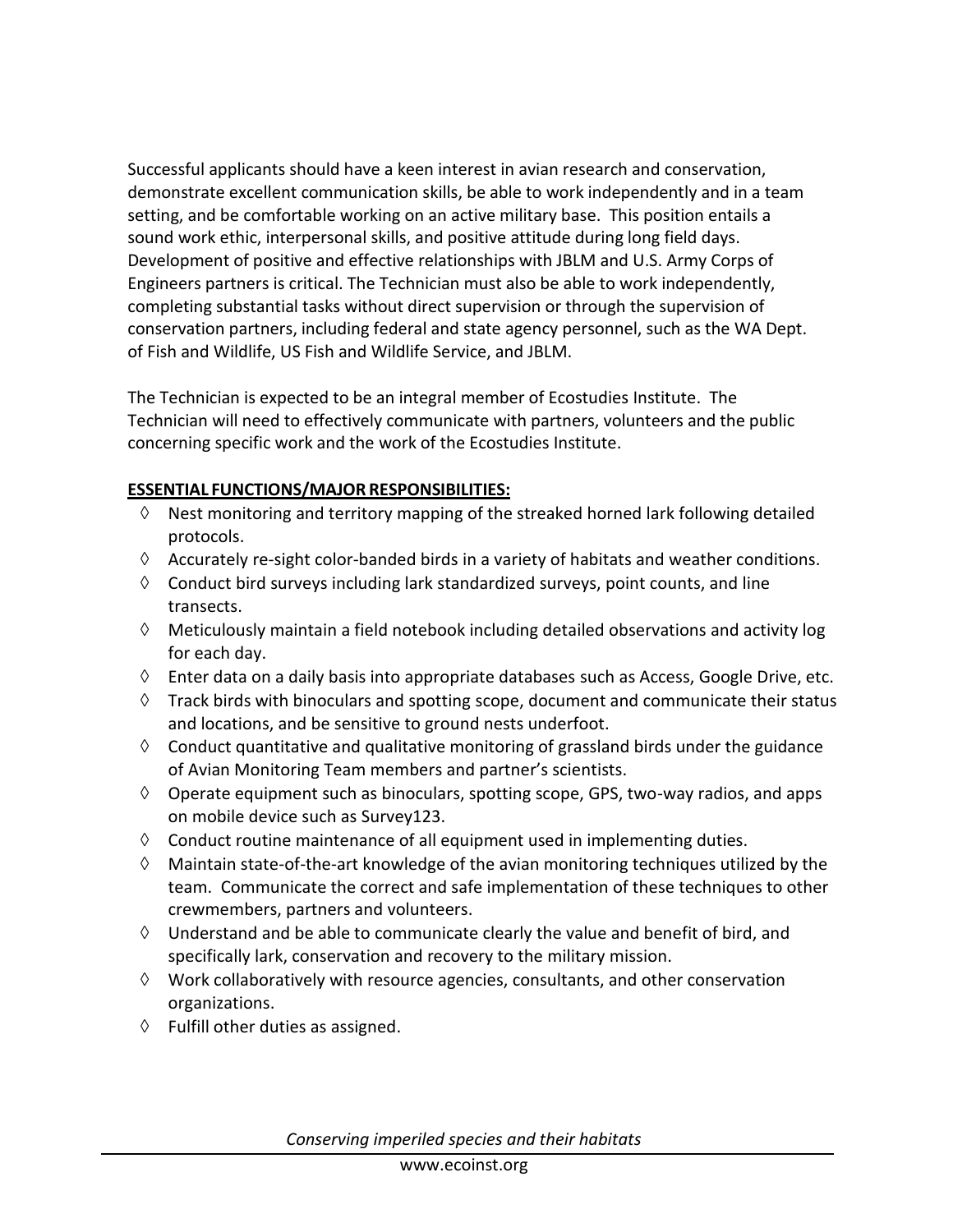# **REQUIRED KNOWLEDGE AND SKILLS:**

- BA/BS/AS/Technical or vocational degree in science-related field or equivalent combination of education and experience.
- $\Diamond$  Ability to identify south Puget Sound grassland birds by sight and sound.
- $\Diamond$  At least one year of experience with avian survey techniques including census, abundance and nest monitoring methods.
- $\Diamond$  Experience working with or knowledge of natural systems; ability to recognize plant and animal species as required to complete preserve management activities. Knowledge of ecological land management principles.
- $\Diamond$  Ability to follow provided protocols and instructions from colleagues.
- $\Diamond$  Ability to manage time and diverse activities under deadlines while delivering quality results.
- $\Diamond$  Ability to perform physical work, sometimes under adverse conditions or in inclement weather.
- $\Diamond$  Working knowledge of common software applications (e.g.; Word, Excel, Web browsers) and familiarity with ArcMap GIS and other database systems such as Access are preferred.
- $\Diamond$  Wildlife handing experience.
- $\Diamond$  Must have and maintain a valid Washington driver's license and safe driving record.
- $\Diamond$  Must have access to a working vehicle that can be used to drive to and from work locations every day.

### **WORKING CONDITIONS:**

- $\Diamond$  Regularly works outdoors in natural areas as well as on active military installation training grounds and airfields
- $\Diamond$  Frequently works alone with minimal supervision.
- $\Diamond$  Regularly walks long distances of up to 5 miles per day on uneven ground.
- $\Diamond$  Field work is performed in all weather conditions and often in rough terrain.
- $\Diamond$  Occasionally works in conditions involving pesticides or prescribed fires.
- $\Diamond$  Occasionally lifts, positions, or otherwise moves objects weighing up to 50 pounds.
- $\Diamond$  Responsible for some evening and weekends including travel.